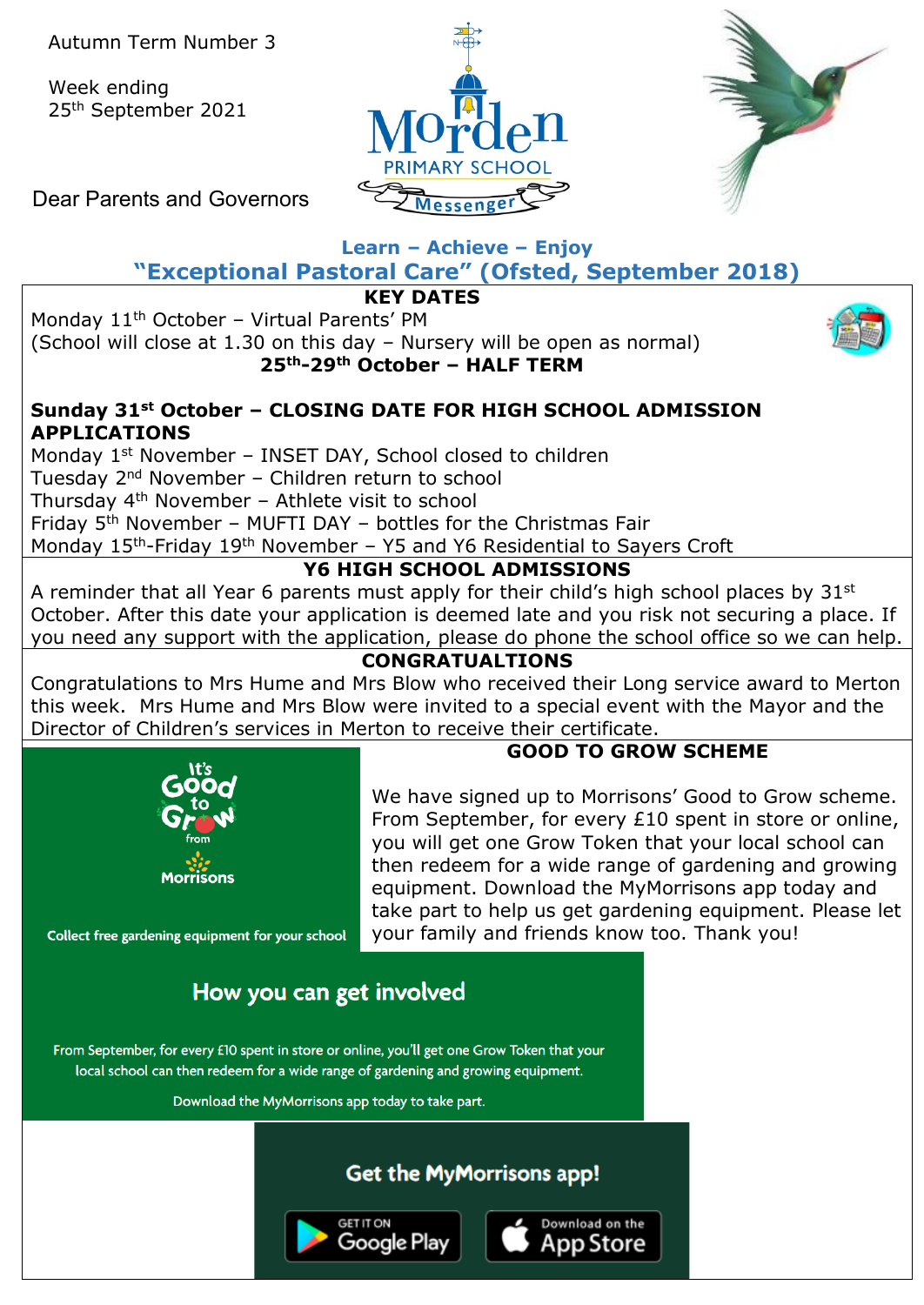## **PARENT PAY LOG INS**

If you haven't already done so, please make sure you activate your child's ParentPay account when you receive your initial activation letter. We operate as a cashless school for trips/dinners/clubs etc using the ParentPay system, and it is how we send all our letters/information to families via email. If you do not wish to pay for items online, you can request a barcode letter from the school office and pay cash at a local 'PayPoint' shop, but it is very important to activate your account so that you receive all emails promptly. If you have lost your initial activation letter, please request a copy by calling the office (0208-648- 4168) or email info@morden.merton.sch.uk.

## **PARENT PAY MESSAGES**

Please can we remind parents not to hit reply to Parent Pay messages sent out as these do not go to the main office and we may miss out on messages. Please make sure that you use [info@morden.merton.sch.uk](mailto:info@morden.merton.sch.uk) for any written communication. Thank you

#### **YEAR 5 and YEAR 6 Sayers Croft Residential: 15 - 19 November**

We may have a couple of additional spaces for this trip. Please contact Mrs Freeman in the office if you are interested. Please watch out for more information about our exciting week away in Surrey!

#### **Taste of America.....**

On Thursday 7th October our school kitchen will turn into an American Diner for the day, serving burgers, fries and not forgetting chocolate cookies. If your child normally has a school dinner they will automatically receive this choice but if you have packed lunch and would like the American Diner meal please email me at info@morden.merton.sch.uk



#### **WONDE**

As you will know, we have been working with a new log in system for the children at Morden this year - WONDE. You will have received a letter from Mr Hill with instructions on how to log in to our home learning platforms (Mathletics, TTRS, Reading Eggs, etc.) via WONDE. We know that there have been some issues connecting through to some of the home learning sites from WONDE. We are looking into these access problems and will get back to you as soon as possible. In the meantime, please keep reading, practising times tables and playing maths games with your child - all great ways to support your child's learning. Thank you for your patience and support on this.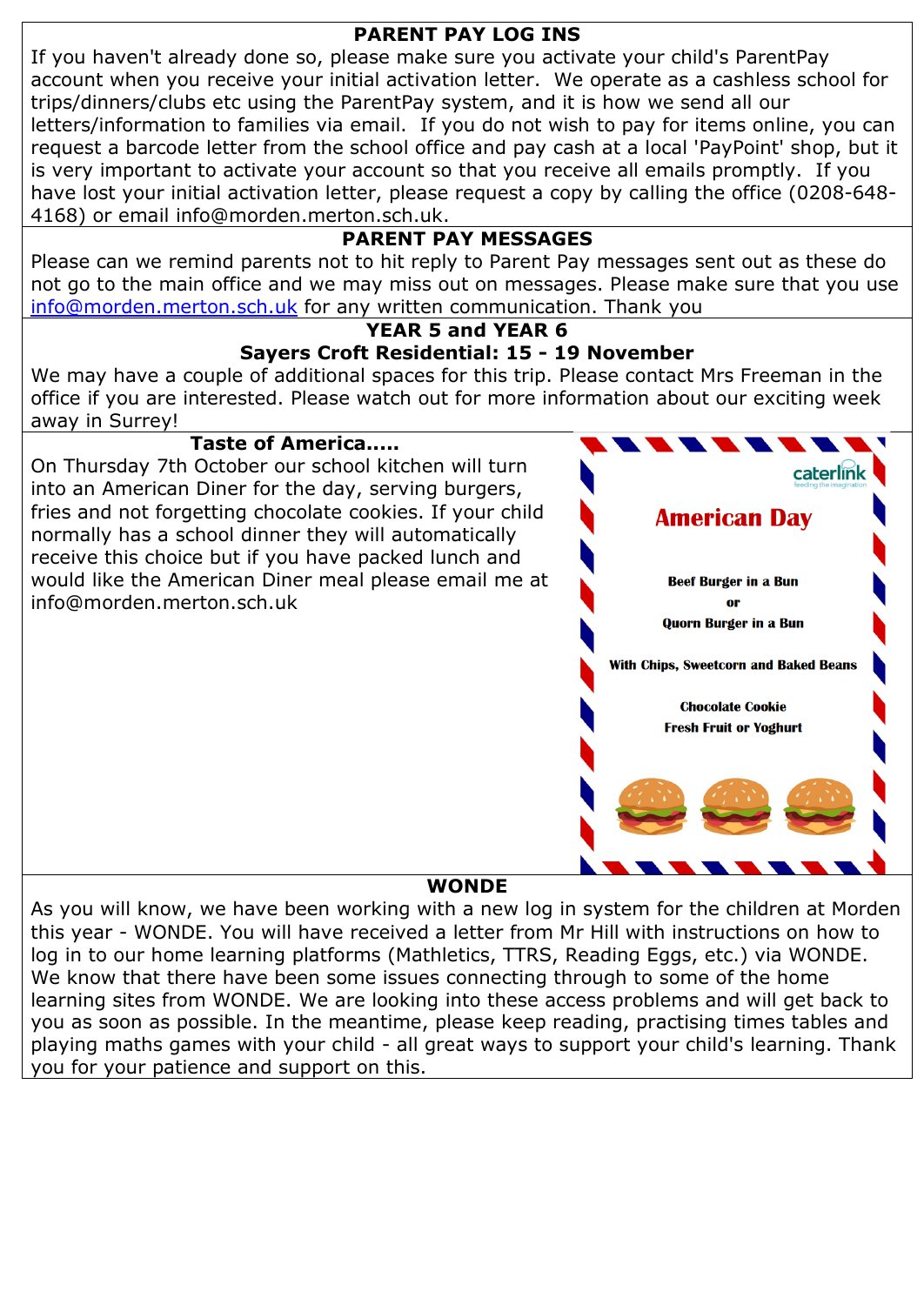

### **NATIONAL FILM WEEK**

We have been fortunate to secure tickets for the National Film Week. Our understanding is that each school will be the only one present in the cinema for covid-protective measures. 11<sup>th</sup> November - Y1 and Y2 Sutton Cinema

12<sup>th</sup> November - Y5 and Y6 Haymarket

12th November – Y4 Sutton Cinema

16th November – Y3 Sutton cinema

#### **LEARNERS OF THE WEEK**

Congratulations this week's Learners of the Week

w/e 24th September Week 3

 $\overline{E}$ 

| <b>CLASS</b>  |             | <b>LEARNER OF THE WEEK</b>                    | <b>HIGH 5 - VALUE WINNER</b> |                                                 |  |  |
|---------------|-------------|-----------------------------------------------|------------------------------|-------------------------------------------------|--|--|
|               | <b>NAME</b> | <b>REASON</b>                                 | <b>NAME</b>                  | <b>REASON</b>                                   |  |  |
| <b>Yellow</b> | Maisie      | For trying her absolute best when writing an  | Othman                       | Resilience - for demonstrating resilience       |  |  |
|               |             | `s'.                                          |                              | when things don't go to plan.                   |  |  |
| Red           | Amy-        | For working really hard to compare numbers in | William                      | Teamwork- helping his partner during our        |  |  |
|               | Grace       | Maths.                                        |                              | PE lesson.                                      |  |  |
| Green         | Mason       | For his amazing home learning this week, well | Aayon                        | Resilience-in all his learning this week.       |  |  |
|               |             | done.                                         |                              | Keep up the good work.                          |  |  |
|               |             |                                               |                              |                                                 |  |  |
| Blue          | Areesha     | For her excellent use of expanded noun        | Aurora                       | Responsibility - taking care of her             |  |  |
|               |             | phrases in literacy.                          |                              | resources beautifully.                          |  |  |
| Purple        | Kyra        | For writing detailed explanations in Maths    | Hazel                        | Responsibility - being responsible for          |  |  |
|               |             |                                               |                              | putting up all the team points and              |  |  |
|               |             |                                               |                              | hummingbirds                                    |  |  |
| <b>Silver</b> | Bill        | For improvising like a Rock Star in music on  | Anwaar                       | Teamwork - for working so well with your        |  |  |
|               |             | Livin' on a Prayer by Bon Jovi.               |                              | learning partner and for helping with jobs      |  |  |
|               |             |                                               |                              | in the classroom.                               |  |  |
| Gold          | Sebastian   | For great answers in maths showing depth of   | Aiden                        | Responsibility - in his home learning!          |  |  |
|               |             | understanding $\odot$                         |                              | Super effort and very neat presentation $\odot$ |  |  |
|               |             |                                               |                              |                                                 |  |  |